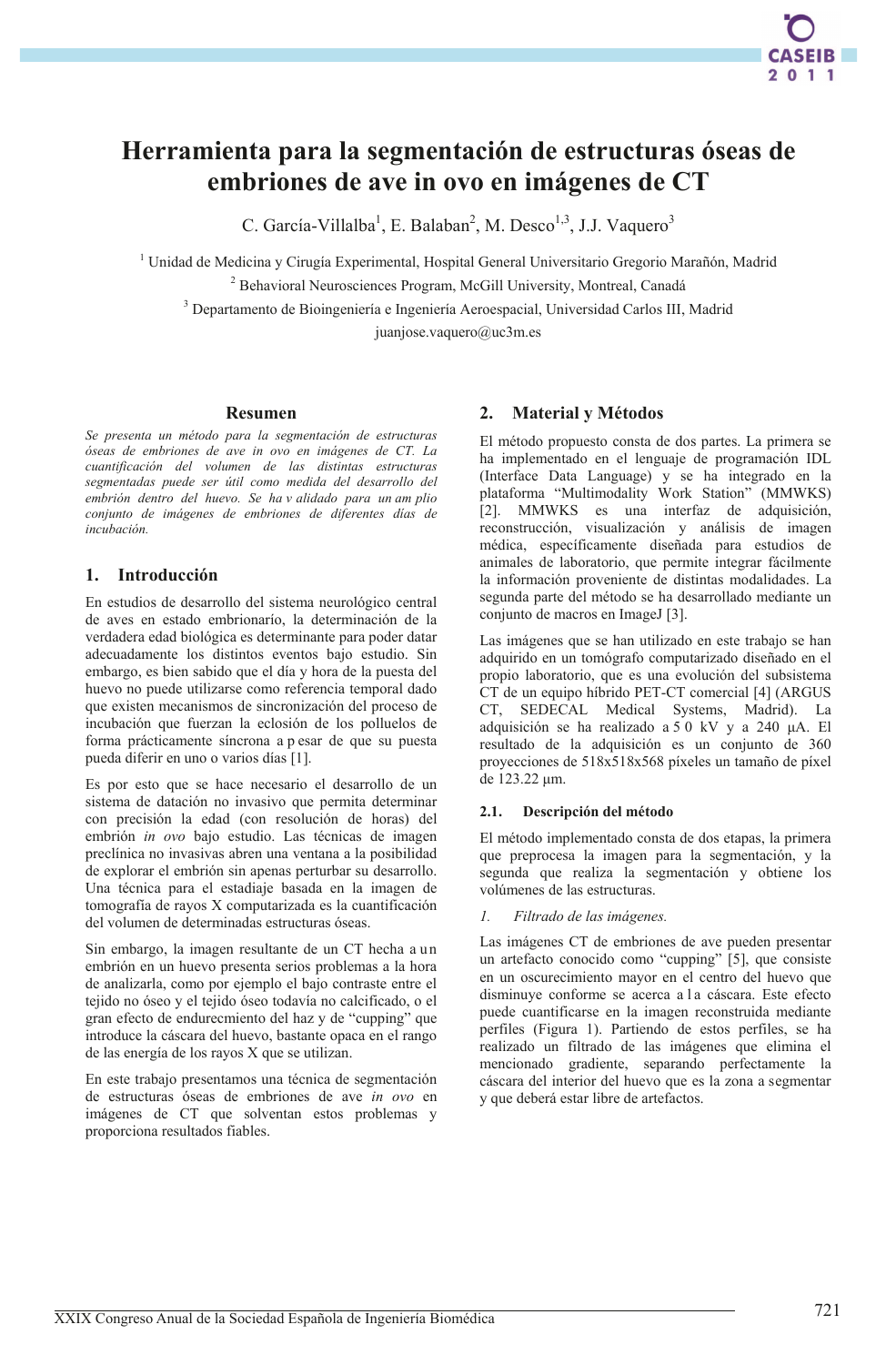

Figura 1. Arriba, imágenes CT original y filtrada con el mismo nivel de ventana, respectivamente. Debajo, se pueden ver superpuestos los correspondientes perfiles donde se puede ver la eliminación del cupping de la cáscara.

#### $\overline{2}$ Extracción de las estructuras de interés.

Este paso consiste en la orientación y extracción de la cabeza y la columna vertebral. Previamente, es necesario mejorar la visualización de estas estructuras eliminando la cáscara de la imagen. Para ello se han utilizado los métodos de crecimiento de semilla y umbralización que incluye la MMWKS. Una vez que se ha eliminado la cáscara, se realiza la orientación mediante una herramienta que calcula los ángulos de rotación a partir de ejes principales de la cabeza dibujados por el usuario sobre la imagen.

A continuación, y con objeto de disminuir los requerimientos de memoria dado que se trata de imágenes de gran tamaño y resolución (290MB típico), se ha desarrollado otra herramienta que permite extraer la zona de interés (cabeza y columna vertebral) dentro de un elipsoide (Figura 2). El procedimiento consiste en dibujar los tres ejes del elipsoide sobre la imagen en dos vistas (sagital y coronal), de manera que se incluya todo el volumen de interés. Con esas coordenadas, se calcula la ecuación del elipsoide y se recorta la imagen previamente orientada.



Figura 2. Imagen CT de embrión de ave correctamente orientada y recortada.

De esta forma, se obtiene una imagen más pequeña que ya se puede segmentar sin problemas de memoria.

### Segmentación manual de la cabeza y la columna  $\overline{3}$ vertebral

En esta etapa se realiza una segmentación manual para eliminar de la imagen aquellos huesos que no pertenezcan a la cabeza o al a columna vertebral. Esta es una segmentación laxa que no requiere de una gran precisión, sino que más bien permite acotar el área en el que se encuentran las estructuras de interés, dado que dentro del huevo los embriones adoptan posturas muy diferentes de forma que en las imágenes tomográficas hay una variación casuística de entrelazado de estructuras. El resultado de esta segmentación se guarda junto con una máscara que enmarca toda la región (Figura 3), ya que luego ambas se utilizarán en el método de segmentación propuesto.



Figura 3. Imagen segmentada (arriba) y máscara (abajo) que incluyen sólo la cabeza y la columna vertebral.

En la segunda parte se lleva a cabo la segmentación de las estructuras de interés. Para ello, se han programado distintas macros en ImageJ que realizan las siguientes tareas<sup>-</sup>

### 1. Aplicación de un procedimiento de umbralización automático para obtener una máscara del esqueleto.

Este procedimiento analiza la forma del histograma de la imagen segmentada obtenida en el paso anterior para establecer el umbral para segmentar la imagen y generar una imagen binaria (Figura 4).



Figura 4. Máscara del esqueleto obtenida con el método automático de umbralización.

Aún cuando el sistema de imagen proporciona imágenes calibradas en unidades Hounsfield [6], los distintos grados de osificación de los embriones de diferentes edades impiden que se pueda determinar un umbral de segmentación genérico, y por eso es necesario adaptarlo sobre todas y cada una de los casos. Inevitablemente aparecerán estructuras aisladas que entren dentro del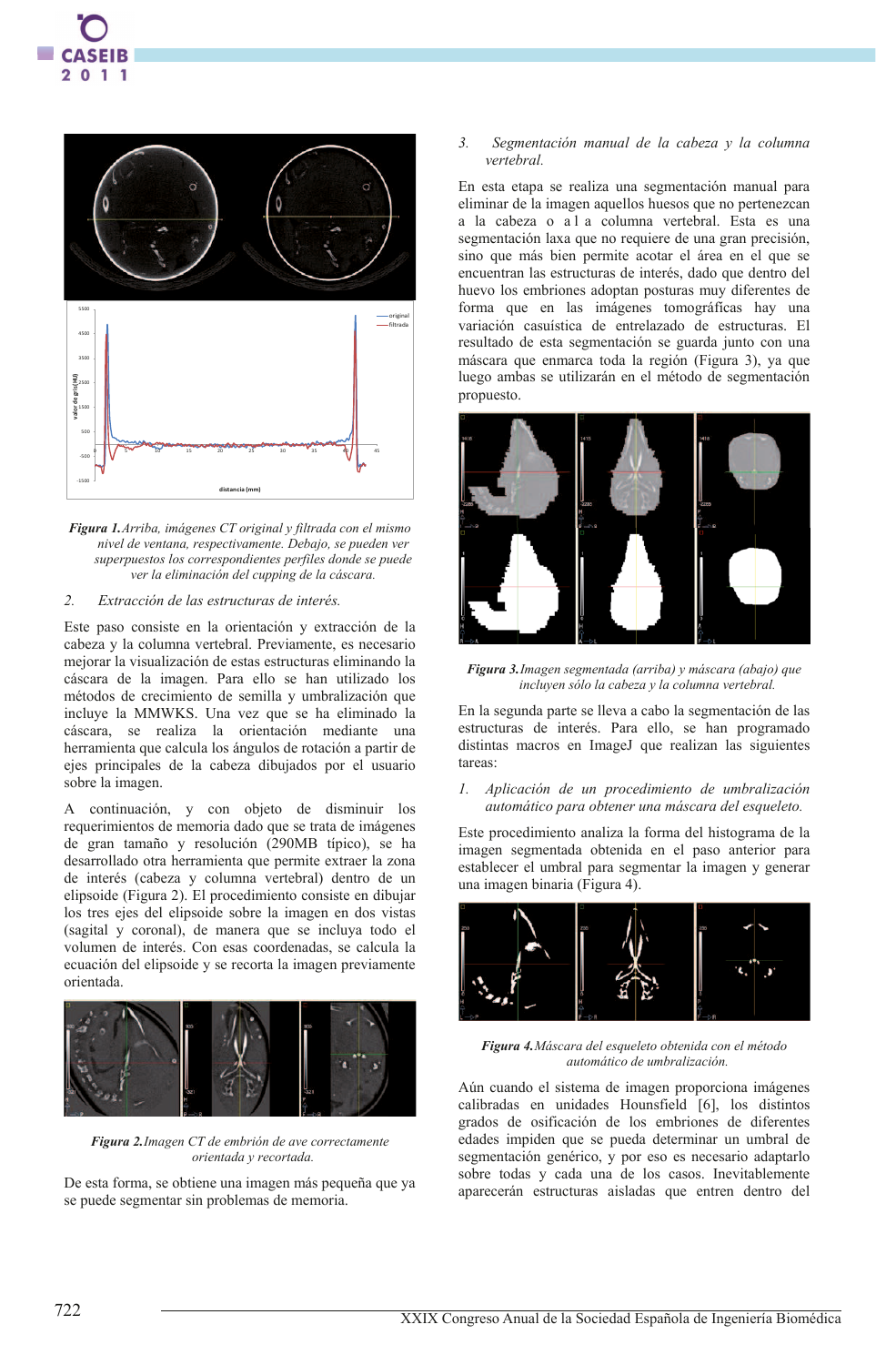rango de umbralización pero que no serán de interés. La aplicación permite limpiar manualmente estas estructuras aisladas y fácilmente identificables de la imagen binaria resultante del proceso de umbralización (Figura 4).

#### $\overline{2}$ Segmentación de estructuras de la base del cráneo.

Este paso se realiza con una macroinstrucción que permite segmentar manualmente las estructuras específicas pertenecientes a l a base del cráneo; también utiliza de interactiva las herramientas de edición forma proporcionadas por ImageJ. La aplicación muestra por pantalla mensajes (Figura 5) con los pasos que debe ir dando el usuario para conseguir la segmentación correcta.



Figura 5. Captura de pantalla ejemplo de uno de los pasos que muestra la macro para guiar al usuario.

### Segmentación del atlas, axis y tres primeras  $3.$ vértebras

Esta segunda macroinstrucción es similar a la del paso anterior sólo que, en este caso, sirve para segmentar las estructuras de la columna vertebral. Una vez que se han obtienen las dos máscaras (Figura 6), estas se utilizarán para medir los volúmenes de las regiones de interés.



Figura 6. Máscaras de las estructuras de la base del cráneo (arriba) y de la columna vertebral (abajo) en vistas sagital, coronal y axial.

### 4. Cálculo de volúmenes

En este último paso del método propuesto se calculan los volúmenes de las regiones segmentadas a partir de las máscaras obtenidas en el apartado anterior y, además, el volumen total, obtenido de la máscara segmentada en el apartado 3 de la primera parte del proceso. Estos volúmenes se guardan en ficheros de texto que pueden ser importados por los programas de análisis estadístico.

### 3. Resultados y discusión

Para probar el método se han segmentado 53 imágenes de CT de embriones de ave de entre 15 y 20 días de incubación. En cada una de las imágenes se han medido los volúmenes de dos regiones: las estructuras de la base del cráneo y el atlas, axis y las tres primeras vértebras.

A modo de ejemplo, se muestran en la tabla 11 os resultados para un ave en la que se ha adquirido imagen en todos los días de incubación del estudio.

| Estudio | Días de<br>incubación | Volumen<br>Basal (mm <sup>3</sup> ) | Volumen<br>Vértebras (mm <sup>3</sup> ) |
|---------|-----------------------|-------------------------------------|-----------------------------------------|
| 101     | 15,39                 | 43,43                               | 6,35                                    |
| 104     | 16,60                 | 82,09                               | 20,18                                   |
| 105     | 17,46                 | 103,76                              | 24,42                                   |
| 108     | 18,65                 | 123,95                              | 34,83                                   |
| 109     | 19,39                 | 130,13                              | 36,25                                   |

Tabla 1. Resultados obtenidos para una ave (10) en los últimos cinco días de incubación.

Como se observa en la tabla, el volumen medido aumenta conforme pasan los días, tanto para la base del cráneo como para las vértebras. Este resultado es coherente con lo que se esperaba obtener con este método.

El método propuesto mide el volumen de las estructuras de interés reduciendo el tiempo de procesado de cada imagen. Además, se elimina la dificultad que conlleva la segmentación manual ya que en la mayoría de los casos resulta prácticamente imposible de realizar debido a que en estas imágenes, sobre todo en aves muy jóvenes, se hace muy complicado distinguir estas estructuras y delimitarlas sin introducir errores sistemáticos por parte del usuario

### **Conclusiones**  $\blacktriangle$ .

Se ha desarrollado una herramienta para la segmentación de estructuras óseas de embriones de ave in ovo en imágenes CT, que se ha integrado con las utilidades disponibles en la plataforma MMWKS y con las de ImageJ. Los resultados obtenidos reducen el tiempo de procesado y proporcionan segmentaciones más fiables y reproducibles.

## **Agradecimientos**

Este trabajo ha sido financiado por el Ministerio de Ciencia e Innovación (proyectos CENIT AMIT, TEC 2008-06715-C02-1 y Red RECAVA) y por la Comunidad de Madrid y Fondos FEDER (programa ARTEMIS S2009DPI-1802).